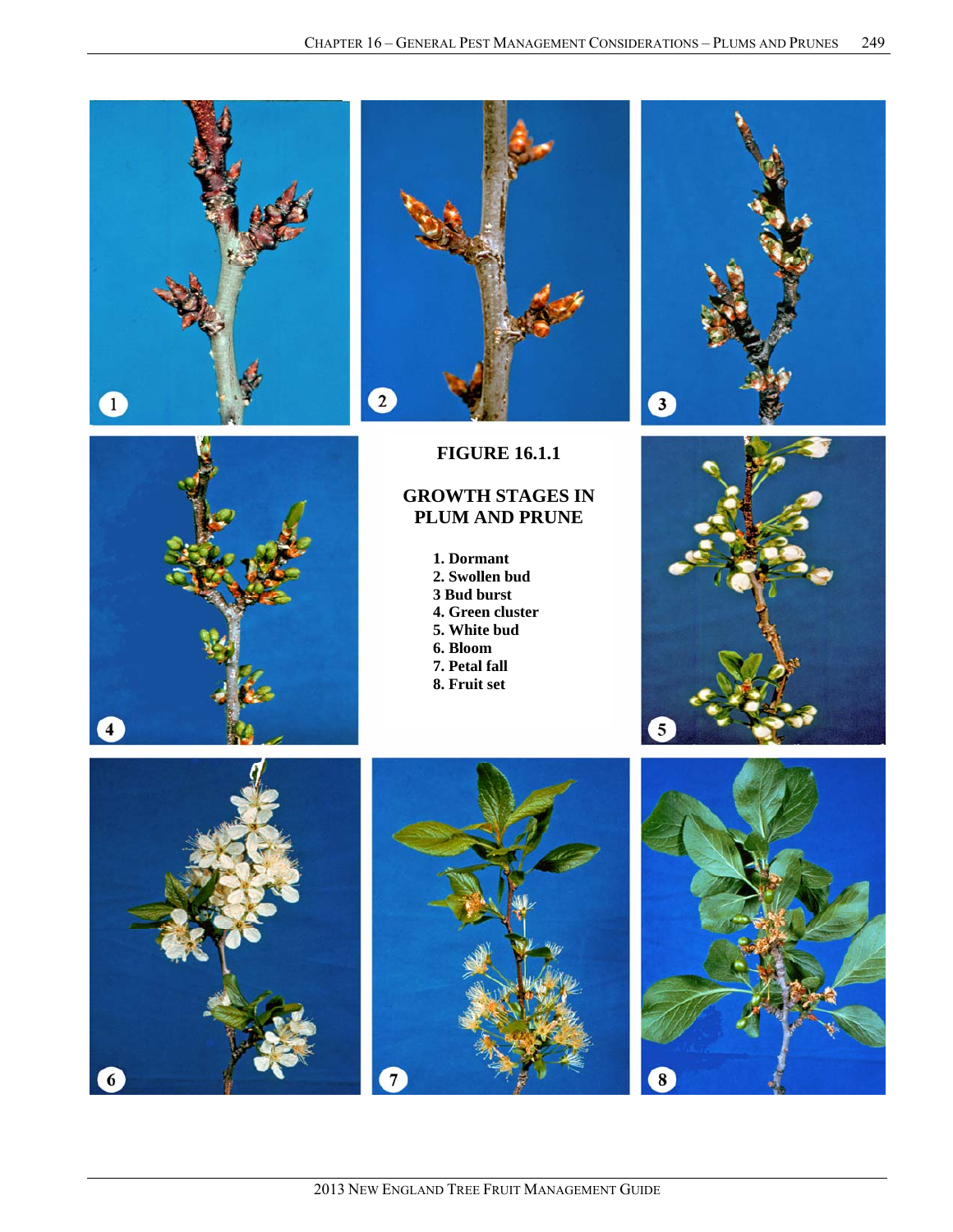# **16 General Pest Management Considerations – Plums and Prunes**

# **16.1 Diseases**

Bacterial Spot (*Xanthomonas arboricola* pv. *pruni*)

### **• Biology & Cultural**

Bacterial spot can be devastating to plums and prunes. Plum or prune varieties developed in drier climates and then grown in the more humid climate of New England are the most likely to be susceptible. This disease will be more severe in the warmer southern portions of New England, in wet years, in orchards with lighter (sandy) soils, and in windy orchard sites. The bacterial spot pathogen, *Xanthomonas arboricola* pv. *pruni* infects leaf scars at leaf drop and overwinters in infected twigs. Bacteria populations subsequently multiply during warm weather and ooze out during spring rains. Immature tissues are less susceptible to the bacterial infection, and as such, infections will not begin until petal fall/shuck split. Early season (§)copper applications applied to manage bacterial blast are quite effective for controlling the bacterial spot populations, but also likely to induce phytotoxicity if one is not careful.

#### **• Pesticide Application Notes**

Unfortunately, there are no materials registered for bacterial spot on prunes and plums. Despite the effectiveness, do not make a dormant (§)copper application for bacterial spot. Copper applications to manage bacterial blast are still allowed whether or not the planting has bacterial spot.

### Black Knot

#### **• Biology & Cultural**

 **[1.1]** Fungicide sprays will be relatively ineffective in controlling black knot unless old knots are pruned and removed or burned, preferably before bud break. Make pruning cuts at least 6-8 inches below visible swellings. Destroy wild plum and cherry trees along fence rows, for these are major sources of black knot inoculum.

 **[1.2]** The most important period for black knot sprays is from white bud through shuck split. Black knot infection periods require rain and are most likely at temperatures above 55° F; thus, sprays are most likely to be beneficial under these conditions.

 Refer to the reference materials list at the end of this publication for a Fact Sheet containing more details on the biology and management of this disease.

#### **• Pesticide Application Notes**

 **[1.3]** Bravo is the most effective fungicide for black knot control. Topsin M is only moderately effective. Bravo is not labeled for use on plums after shuck split.

 **[1.4]** If leaf spot has been a problem in previous years, include captan, sulfur, or Topsin M in each spray from petal fall until terminal growth stops. Pristine also controls leaf spot. A petal fall spray of Bravo is recommended if wet

weather and inoculum availability favor black knot infection. This spray will also protect against early season brown rot infections of the green fruit.

 **[1.5]** If black knot is present in the orchard or nearby, apply an appropriate fungicide in the first 2 cover sprays if weather conditions are favorable for infection (wet).

# Brown Rot

### **• Biology & Cultural**

 **[2.1]** Blossom blight is most likely to be a problem when the weather is warm (above  $60^{\circ}$  F) and wet or when large numbers of fruit were not harvested the previous year. Blossom blight may also be a problem at lower temperatures if prolonged wetting periods occur. If these conditions do not occur, it is recommended that the white bud, bloom, and petal fall sprays be directed primarily at black knot. Bravo and Echo give superior control of black knot and will also control blossom blight.

 Refer to the reference materials list at the end of this publication for a Fact Sheet containing more details on the biology and management of this disease.

#### **• Pesticide Application Notes**

 **[2.2]** Captan may cause injury on Stanley and Japanese-type plums if used repeatedly in early season sprays.

 **[2.3]** Some plum cultivars are very susceptible to brown rot for the first few wk after setting; therefore, the shuck split and first cover sprays are important for control of this disease unless the weather is very dry. Do not apply Topsin M without captan.

 **[2.4]** Spray intervals should be shortened during wet periods and the last 3 wk before harvest, because this is when fruit are most susceptible to infection. Pristine and Tilt are the best materials for brown rot control if high disease pressure develops near harvest, because of their partially systemic and antisporulant activities.

 **[2.5]** Note the label warning that Tilt may affect the size and shape of "Stanley" plums.

**[2.6]** Do not apply Quash to "Stanley" type plums. **[2.7]** Vangard may not be applied after bloom.

# Peach Scab

#### **• Biology & Cultural**

 Peach scab can infect Japanese plum fruit in southern New England if spring weather is warm and wet and no fungicides are applied at shuck split and first cover. The disease is more common following a year when spring frosts caused a crop failure, because trees grown for an entire summer without fungicides are more likely to carry peach scab infections the following year. Fungicides applied to control black knot are usually sufficient to control peach scab.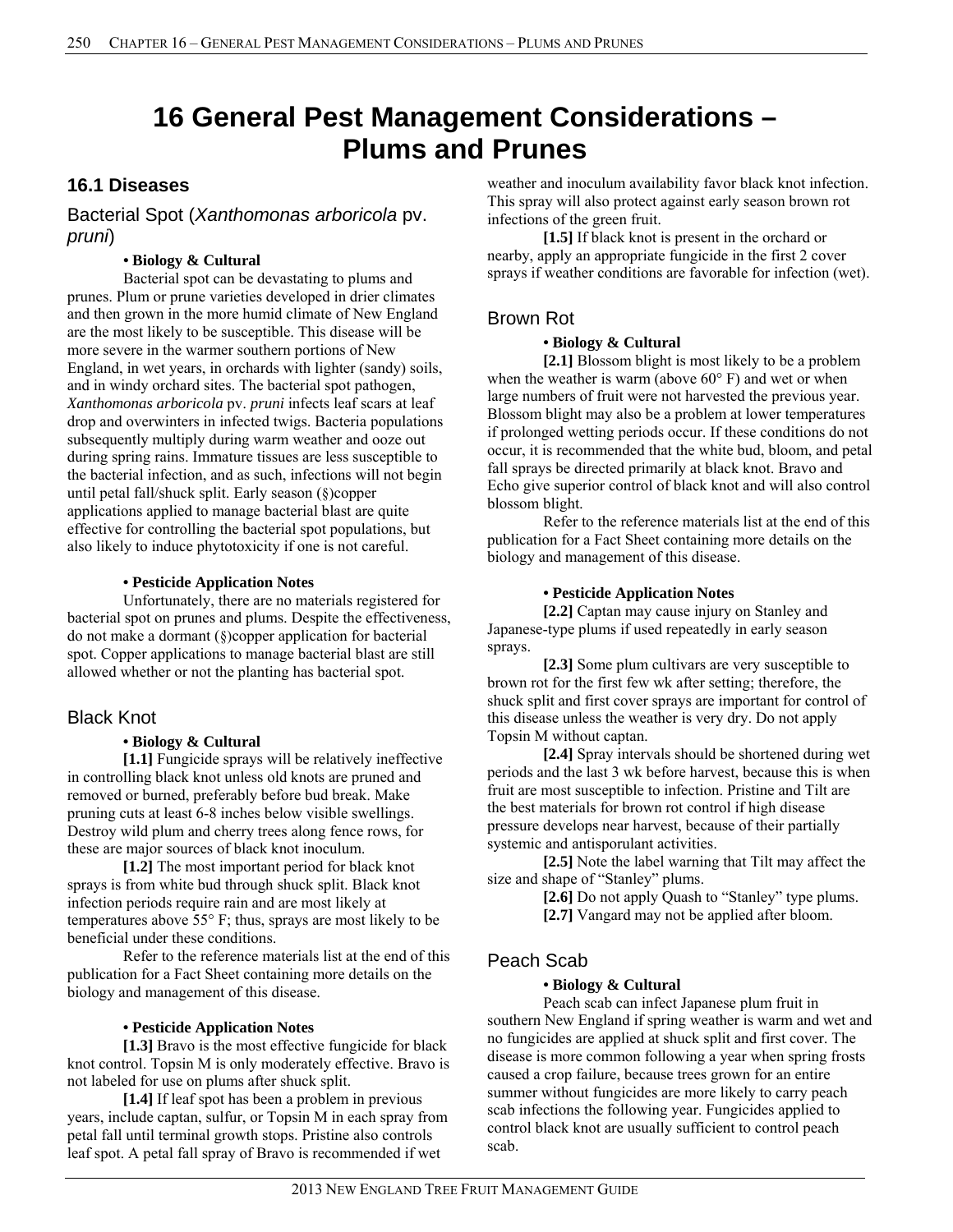#### **• Pesticide Application Notes**

 **[3.1]** Apply 2 or 3 sprays at 10-14-day intervals beginning at shuck split. Under light disease pressure, a single application of Bravo or Echo applied at shuck split may provide season-long control. Bravo and Echo cannot be applied after shuck split.

### Perennial (cytospora, valsa) Canker

#### **• Biology & Control**

 **[4.1]** Perennial canker can be serious on Japanesetype plums and some prune cultivars. Refer to the discussion on this disease under Peaches. Also, refer to the reference materials list at the end of this publication for a Fact Sheet containing details on the biology and management of this disease.

### Phytophthora Root and Crown Rots

#### **• Biology & Control**

 **[5.1]** Although plum rootstocks are relatively resistant to these diseases, Japanese-type plums that are planted on peach rootstocks are at the same risk as peach and apricot trees. Refer to the section on this disease under Peaches.

 Refer to the reference materials list at the end of this publication for a Fact Sheet containing details on the biology and management of this disease.

#### **16.2 Insects and Mites**

### Apple Maggot

#### **• Biology & Cultural**

Refer to the reference materials list at the end of this publication for a Fact Sheet containing details on the biology and management of this pest.

#### **• Monitoring**

 **[6.1]** Suggested action threshold: 1 adult capture on yellow board or red sphere trap.

#### **• Pesticide Application Notes**

**[6.2]** Up to 3 sprays at 10-day intervals, beginning app. July 1 in southern New England. If Assail, Asana, Baythroid, Danitol or Warrior are used for other pests (e.g. oriental fruit moth, plum curculio), they should also control apple maggot.

 For best effectiveness and insecticide resistance management, the use of pre-mixes such as \*Voliam Xpress should be reserved for those situations when the pest complex to be treated is appropriately matched to the combination of active ingredients and modes of action contained in the product.

### Brown Marmorated Stink Bug – refer to section on Stink bugs

### European Fruit Lecanium Scale

#### **• Pesticide Application Notes**

**[7.1]** 1 spray at the end of crawler hatch (mid-June), about 16-20 days after the 2nd plum curculio spray. \*Admire Pro not labeled for Lecanium scale.

# European Red Mite, Twospotted Spider Mite

### **• Biology & Cultural**

 Refer to the reference materials list at the end of this publication for a Fact Sheet containing details on the biology and management of this pest.

#### **• Monitoring**

 **[8.1]** Suggested action thresholds: **Bud Burst –** 10% of spurs with eggs **Shuck Split and later –** 6 motile forms/leaf.

#### **• Pesticide Application Notes**

 **[8.2]** Apply oil to overwintering eggs. Apply acaricides when mites first surpass threshold; do not apply Acramite, Envidor, Onager or Savey more than once; or Nexter or \*Vendex more than 2 times per season. Use lower rate of Nexter for European red mite, higher rate for twospotted spider mite (see label).

[8.3] Portal for non-bearing trees only.

#### Japanese Beetle

#### **• Biology & Cultural**

 **[9.1]** Adults emerge from the soil between early July and mid-August to feed on numerous trees and shrubs. In plum trees, beetles devour the tissue between the veins, leaving a lace-like skeleton, and also feed on the surface of the fruit. Severely injured leaves turn brown and often drop. Adults are most active during the warmest part of the day and prefer to feed on plants that are fully exposed to the sun.

#### **• Pesticide Application Notes**

**[9.2]** Although pheromone traps are available and can be hung in early July to detect the beetles' presence, they are generally NOT effective at trapping out the beetles. Fruit and foliage may be protected from damage by applying \*Admire Pro, Sevin, Assail, or \*Leverage ; repeated applications may be required.

For best effectiveness and insecticide resistance management, the use of pre-mixes such as \*Endigo, \*Leverage and \*Voliam Xpress should be reserved for those situations when the pest complex to be treated is appropriately matched to the combination of active ingredients and modes of action contained in the product.

# Lesser Peachtree Borer, Peachtree Borer, American Plum Borer

#### **• Biology & Cultural**

 Refer to the reference materials list at the end of this publication for Fact Sheets containing details on the biology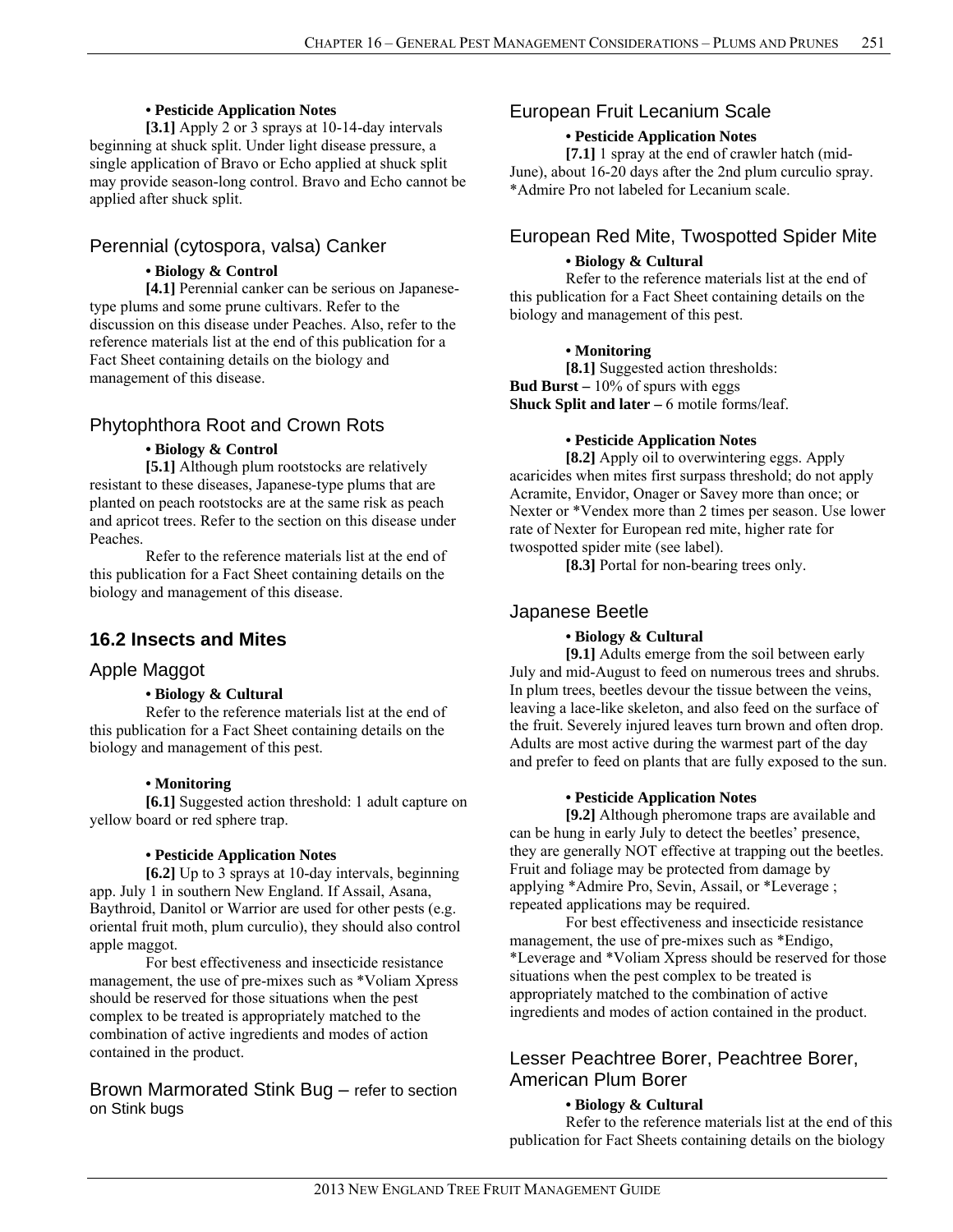and management of these pests. American plum borer can be a problem particularly in orchards adjacent to other stone fruit plantings.

#### **• Biological & Non-chemical Control**

 **[10.1]** Hang (§)pheromone ties at shuck split before moth flight begins. Pruning should be done before hanging dispensers. Use Isomate PTB-Dual at a rate of 150 per acre. Use a higher rate (200-250/A) for outside edges of border blocks; areas that haven't been disrupted before and have high populations; and in blocks smaller than 5 acres. Isomate PTB-Dual is effective on both Peachtree Borer and Lesser Peachtree Borer.

#### **• Pesticide Application Notes**

**[10.2]** Up to 3 sprays of \*Asana or \*Warrior to trunk and scaffold limbs against larvae: June 1-10, July 7-15, and August 1-10. \*Baythroid and \*Leverage not labeled for peachtree borer.

For best effectiveness and insecticide resistance management, the use of pre-mixes such as \*Leverage and \*Voliam Xpress should be reserved for those situations when the pest complex to be treated is appropriately matched to the combination of active ingredients and modes of action contained in the product.

Suggested action threshold:  $1<sup>st</sup>$  emergence of adults plus 8 days or 1-2 larvae or pupal cases/tree.

### Oriental Fruit Moth

#### **• Biology & Cultural**

 Refer to the reference materials list at the end of this publication for a Fact Sheet containing details on the biology and management of this pest.

#### **• Biological &Non-chemical Control**

 **[11.1]** (§)Pheromone disruption is economically justified if 2-3 sprays are normally applied, and if no other insecticide sprays are routinely needed for other pests after petal fall. For this reason, disruption may not be economical for the 1st brood, as plum curculio sprays at this time normally would also control oriental fruit moth. Pheromones should be applied in mid-June before initiation of the 2nd flight; the need for re-application depends on residual field life of specific formulations: Isomate-M 100 and §Checkmate OFM Dispenser, 90 days; Checkmate, OFM-F, 30 days. Insecticide sprays or a double rate of pheromones may be needed in border rows of orchards adjacent to sources of adult immigration or in other high pressure situations.

### **• Pesticide Application Notes**

 **[11.2]** Summer sprays should be timed to start approximately at the 10% hatch point, 175-200 DD (base 45°F) after the first adult catch of the second brood, with a second application in 10-14 days. In high pressure blocks, a final spray should be applied 2 wk before harvest to control late season larvae. Avaunt will provide suppression only. Altacor will provide suppression only against plum curculio. Intrepid not effective on plum curculio.

For best effectiveness and insecticide resistance management, the use of pre-mixes such as \*Endigo, \*Leverage and \*Voliam Xpress should be reserved for those situations when the pest complex to be treated is appropriately matched to the combination of active ingredients and modes of action contained in the product.

Suggested action threshold: Avg. of >10 adults/week caught per pheromone trap.

# Plum Curculio

#### **• Biology & Cultural**

 Refer to the reference materials list at the end of this publication for a Fact Sheet containing details on the biology and management of this pest.

#### **Monitoring and Forecasting**

Monitor for adults beginning at bloom using beating trays. Examine fruit, especially along border rows, beginning at shuck-split. Suggested threshold is 1-2 % new damage. Use degree day model to determine when immigration into orchard should be complete. This is at 308 DD (base  $50^0$ ) from apple petal fall.

#### **• Pesticide Application Notes**

[12.1] Also effective against redbanded leafroller.

**[12.2]** Actara not effective on Oriental fruit moth. Do not apply Actara between the prebloom (swollen bud) and post bloom (petal fall) growth stages.

For best effectiveness and insecticide resistance management, the use of pre-mixes such as \*Leverage and \*Voliam Xpress should be reserved for those situations when the pest complex to be treated is appropriately matched to the combination of active ingredients and modes of action contained in the product.

 **[12.3]** Frequent applications (7-10-day intervals) of §Surround and maximal coverage (minimum of 100 gal/A) are advised while there is active foliar growth.

**[12.4]** Delegate is for plum curculio suppression only.

**[12.5]** Although the restricted entry interval (REI) is 7 days, hand harvesting is prohibited for 14 days after application. Persons not covered by the Worker Protection Standard (WPS), such as members of the general public involved in "pick-your-own", "U-Pick" or similar operations, cannot enter a treated area for 14 days after application of Imidan.

### Redbanded Leafroller

#### **• Biology & Cultural**

 Refer to the reference materials list at the end of this publication for a Fact Sheet containing details on the biology and management of this pest.

### **• Monitoring**

 **[13.1]** Suggested action threshold: 10% infested terminals from petal fall to shucks off; 5% infested terminals in late August.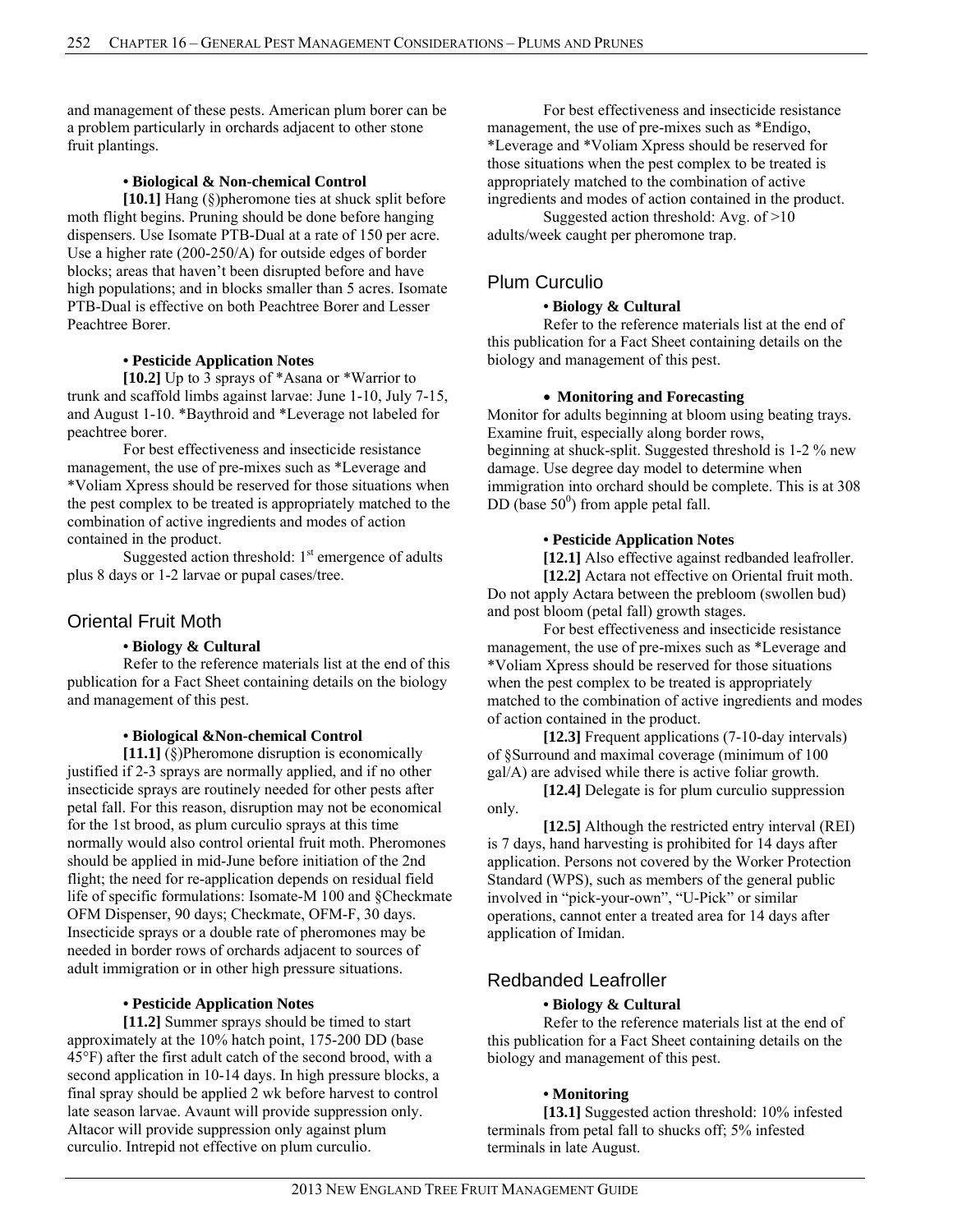### **• Pesticide Application Notes**

**[13.2]** Imidan applied as the 2nd plum curculio spray controls this pest. May also need a spray 3 wk before harvest.

 For best effectiveness and insecticide resistance management, the use of pre-mixes such as \*Endigo and \*Voliam Xpress should be reserved for those situations when the pest complex to be treated is appropriately matched to the combination of active ingredients and modes of action contained in the product.

# Scales, including European Lecanium and San Jose Scale

#### **• Biology & Cultural**

 Refer to the reference materials list at the end of this publication for a Fact Sheet containing details on the biology and management of San Jose scale.

#### **• Pesticide Application Notes**

**[14.1]** Apply (§)oil against overwintering stage. **[14.2]** One application 4-6 weeks after shuck split against hatching crawlers. Movento must be used with a horticultural mineral oil or nonionic spray adjuvant.

# Spotted Wing Drosophila

### **• Biology & Cultural**

**[15.1]** This is an exotic species of vinegar fruit fly, a group normally attracted to damaged and rotting fruit. But in contrast to endemic Drosophila fruit flies, it has a serrated ovipositor and will lay eggs in intact ripening fruit on the tree and on the farmstand shelf.. It is also a pest of berry fruit crops. Originally known from Japan, it has been found throughout New England since 2011. Refer to the reference materials list (17.4) at the end of this publication for fact sheets containing details on the biology and management of this species.

#### **Monitoring**

**[15.2]** Vinegar-baited traps are not effective as an indicator of first emergence. There are two other baited traps that are more effective: 1) an Enhanced Apple Cider Vinegar baited trap using apple cider vinegar + denatured ethanol (alcohol) + unscented dishwasher soap; OR, 2) Standard Yeast Bait consisting of water+sugar+active dried yeast+unscented dishwasher soap. Inspect ripening fruit for larvae.

#### **• Pesticide Application Notes**

**[15.3]** Apply at first signs of adult activity when fruits are beginning to ripen. If repeated applications are necessary, rotate active ingredients to avoid promoting resistance in local populations. Pyganic can provide adult knockdown but has a very short residual of 0-2 days.

**[15.4] ]** Although the restricted entry interval (REI) is 7 days, hand harvesting is prohibited for 14 days after application.Persons not covered by the Worker Protection Standard (WPS), such as members of the general public

involved in "pick-your-own", "U-pick" or similar operations, cannot enter a treated area for 14 days after application of Imidan.

# Stink Bugs (including Brown Marmorated Stink Bug)

### **• Biology & Cultural**

**[16.1]** A number of native stink bug species (Brown, Dusky and Green Stink Bugs) can sometimes cause fruit damage in all tree fruits under conditions that are not fully understood. Adult feeding during bloom and shuck split can cause the fruit to abort, and feeding later in the summer can cause a deep catfacing injury such as that caused by tarnished plant bug, or depressed, dimpled, corky or water-soaked areas on the skin. All tree fruits are attacked, especially peaches and apples. Other species of stink bugs are predators. Elimination of alternate host broadleaf weeds, especially legumes, in the orchard will contribute to management efforts. If control is needed, insecticides should be timed to kill immigrating adults as they appear in the orchards to prevent feeding damage and subsequent mating and egglaying.

 The brown marmorated stink bug is an invasive species from Asia that was first documented in Allentown, PA in 2001. It has caused extensive damage to apple and peach crops in the mid-Atlantic states in recent years. It has a wide host range and is more likely to reproduce in orchards as compared to native stink bug species. This insect has spread across a number of eastern US States, and now extends to the west coast as well. It was first documented in Connecticut in 2008. Although it can be found throughout Connecticut in and around structures,, extensive monitoring efforts in 2011 and 2012 resulted in very few detections in agricultural crops; however, reports of sightings have been increasing. Refer to the reference materials list (17.4) at the end of this publication for fact sheets containing details on the biology and management of brown marmorated stink bug.

### **• Pesticide Application Notes**

**[16.2]** Apply at first signs of infestation; BMSB are very mobile pests, and may reinfest the treated area quickly. If repeated applications are necessary, rotate active ingredients to avoid promoting resistance in local populations. \*Danitol has a FIFRA Section 2(ee) registration for BMSB; the labeling must be in the possession of the user at the time of pesticide application. For best effectiveness and insecticide resistance management, the use of pre-mixes such as \*Endigo, \*Leverage and \*Voliam Flexi should be reserved for those situations when the pest complex to be treated is appropriately matched to the combination of active ingredients and modes of action contained in the product.

# **16.3 Storage Rots**

**[17.1]** A postharvest treatment with Scholar SC via dipping, flooders, T-jet, or similar system for control of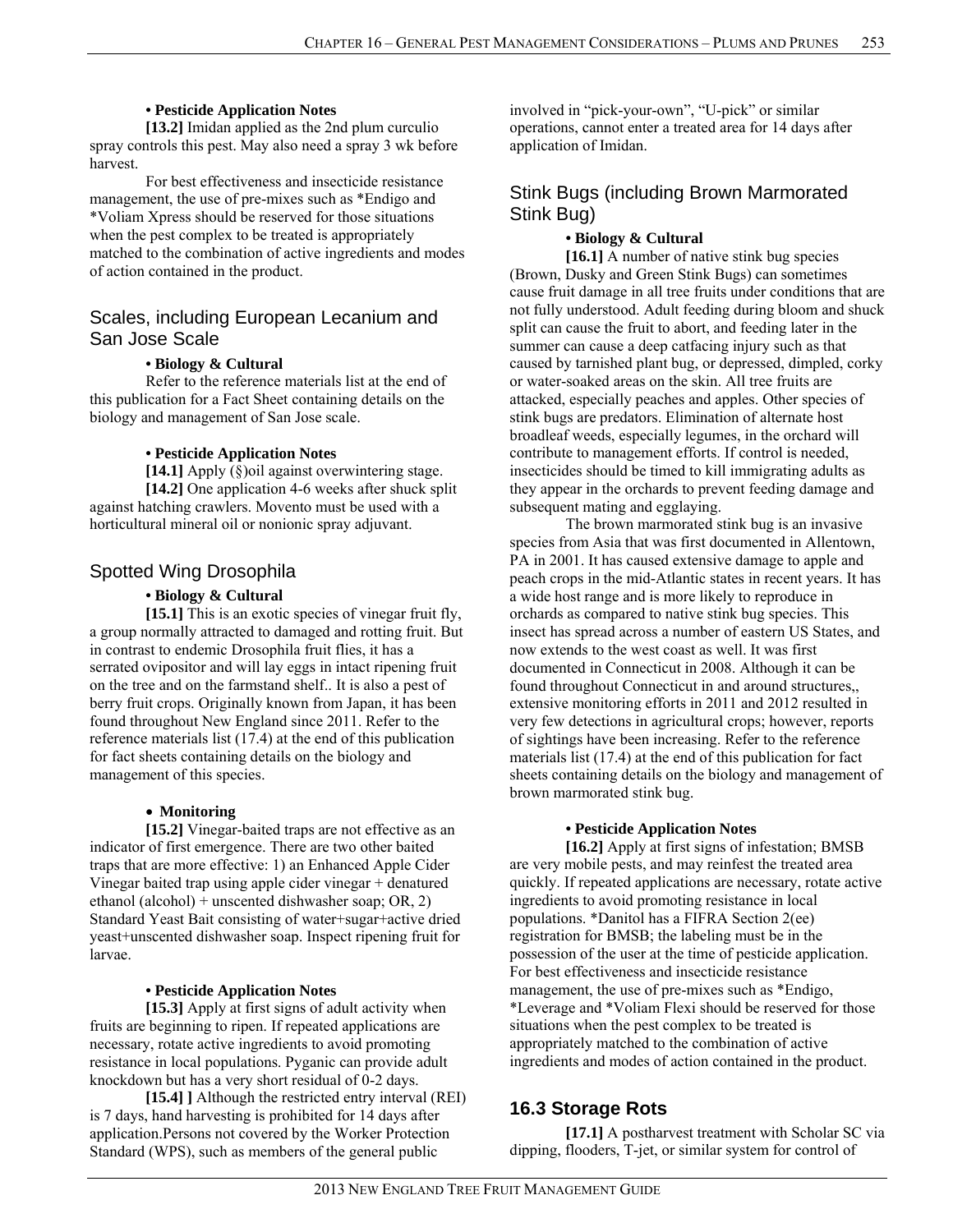storage rots is recommended for fruit coming from orchards where sporulating brown rot was observed, or when one hopes keep fruit in cold storage for a few days prior to sale. Holding tanks in postharvest treatment equipment must

have excellent agitation to keep fungicides in suspension. Solutions must be replenished regularly as directed on the product label. Never expose treated fruit to direct sunlight. This will cause the fungicide to break down.

# **16.4 Plum and Prune Spray Tables**

### **Table 16.4.1 Pesticide Spray Table – Plums and Prunes.**

*Refer to inside back cover for key to abbreviations and footnotes*

| <b>Pest</b>                                                                   |    | <b>Product</b>                                                                                         |                                           | Amt/A                                | <b>REI</b>               | PHI              | <b>Comments</b>              |
|-------------------------------------------------------------------------------|----|--------------------------------------------------------------------------------------------------------|-------------------------------------------|--------------------------------------|--------------------------|------------------|------------------------------|
| <b>Bud Burst</b>                                                              |    |                                                                                                        | Amt/100 gal                               |                                      | (hrs)                    | (days)           | (see text)                   |
| European red<br>mite,<br><b>European</b><br>lecanium scale,<br>San Jose scale |    | $(\S)$ oil                                                                                             | $2$ gal/100 gal                           |                                      | 12                       | $\boldsymbol{0}$ | $[8.2]$ ,<br>$[14.1]$        |
| <b>White Bud to Petal Fall</b>                                                |    |                                                                                                        |                                           |                                      |                          |                  |                              |
| <b>Black knot</b>                                                             |    | Bravo Ultrex 82.5 WDG<br>or Bravo Weather Stik 6F<br>or other chlorothalonil formulations (see labels) | 0.9-1.25 lb/100 gal<br>1.0-1.4 pt/100 gal | $2.8 - 3.8$ lb/A<br>$3.1 - 4.1$ pt/A | $12$ hr/<br>7days<br>(E) | <b>SS</b>        | [1.1], [1.2]<br>[1.3], [1.4] |
|                                                                               |    | OR Topsin M 70WP/WSB                                                                                   | 5.3-8.0 oz/100 gal                        | $1.0 - 1.5$ lb/A                     | 48                       | $\mathbf{1}$     | $[1.4]$                      |
|                                                                               |    | or Topsin M 4.5F                                                                                       | 6.7-10 fl oz/100 gal                      | 20-30 fl oz/A                        | 48                       | 1                |                              |
| <b>Brown rot</b><br>(blossom<br>blight)                                       |    | Bravo Weather Stik 6F<br>or other chlorothalonil formulations (see labels)                             | 1.0-1.4 pt/100 gal                        | $3.1 - 4.1 \text{ pt/A}$             | $12$ hr/<br>7days<br>(E) | <b>SS</b>        | $[2.1]$                      |
|                                                                               |    | OR Captan 50WP                                                                                         | 2 lb/100 gal                              | $6.0$ lb/A                           | 24                       | $\boldsymbol{0}$ | $[2.2]$                      |
|                                                                               |    | or Captan 80WDG                                                                                        | 1.25 lb/100 gal                           | $3.75$ lb/A                          | 24                       | $\boldsymbol{0}$ |                              |
|                                                                               |    | or Captec 4L                                                                                           | 1 qt/100 gal                              | 3 q t/A                              | 24                       | $\boldsymbol{0}$ |                              |
|                                                                               |    | $OR$ Echo 720 6F                                                                                       | 1.0-1.4 pt/100 gal                        | $3.1 - 4.1 \text{ pt/A}$             | 12hr/7                   | <b>SS</b>        |                              |
|                                                                               |    | or Echo 90DF                                                                                           | 0.75-1.2 lb/100 gal                       | 2.25-3.5 lb/A                        | days<br>(E)              |                  |                              |
|                                                                               |    | OR Elevate 50WDG                                                                                       |                                           | $1.5$ lb/A                           | 12                       | $\boldsymbol{0}$ |                              |
|                                                                               |    | OR Fontelis 1.67                                                                                       |                                           | 14-20 fl oz/A                        | 12                       | $\boldsymbol{0}$ |                              |
|                                                                               |    | OR Gem 500SC                                                                                           |                                           | $1.9 - 3.8$ oz/A                     | 12                       | 1                | $[2.8]$                      |
|                                                                               | OR | Inspire Super                                                                                          |                                           | 16-20 fl oz/A                        | 12                       | $\overline{c}$   |                              |
|                                                                               |    | OR Merivon                                                                                             |                                           | 4.0-6.7 fl $oz/A$                    | 12                       | $\boldsymbol{0}$ |                              |
|                                                                               |    | OR Pristine 38WDG                                                                                      |                                           | $10.5 - 14.5$ oz/A                   | 12                       | $\boldsymbol{0}$ | $[2.4]$                      |
|                                                                               |    | OR Quash 50 WDG                                                                                        |                                           | $2.5 - 3.5$ oz/A                     | 12                       | 14               | $[2.6]$                      |
|                                                                               |    | OR Rally 40 WSP                                                                                        |                                           | $2.5 - 6.0$ oz/A                     | 24                       | $\boldsymbol{0}$ |                              |
|                                                                               |    | OR Scala 600SC                                                                                         |                                           | 9.0-18.0 fl oz/A                     | 12                       | $\overline{2}$   |                              |
|                                                                               | OR | Tilt 3.6EC                                                                                             |                                           | $4.0$ fl oz/A $\,$                   | 12                       | $\overline{0}$   | $[2.5]$                      |
|                                                                               | OR | Vangard 75WG                                                                                           |                                           | $5.0 - 10.0$ oz/A                    | 12                       | BL               | $[2.7]$                      |
|                                                                               | OR | Sulfur 92WP                                                                                            | 5-10 lb/100 gal                           |                                      | 24                       | $\boldsymbol{0}$ |                              |
|                                                                               |    | OR §Microthiol Disperss                                                                                |                                           | $10-20$ $lb/A$                       | 24                       | $\boldsymbol{0}$ |                              |
| Leaf spot                                                                     |    | (See comments)                                                                                         |                                           |                                      |                          |                  | $[1.4]$                      |
| <b>Shuck Split</b>                                                            |    |                                                                                                        |                                           |                                      |                          |                  |                              |
| Brown rot,                                                                    |    | Bravo Ultrex 82.5WDG                                                                                   | 0.9-1.25 lb/100 gal                       | $2.8 - 3.8$ lb/A                     | $12$ hr/                 | SS               | [2.3,3.1]                    |
| <b>Black knot,</b>                                                            |    | or Bravo Weather Stik 6F                                                                               | 1.0-1.4 pt/100 gal                        | 3.1-4.1 $pt/A$                       | 7days                    |                  |                              |
| Peach scab                                                                    |    | or other chlorothalonil formulations (see labels)                                                      |                                           |                                      | (E)                      |                  |                              |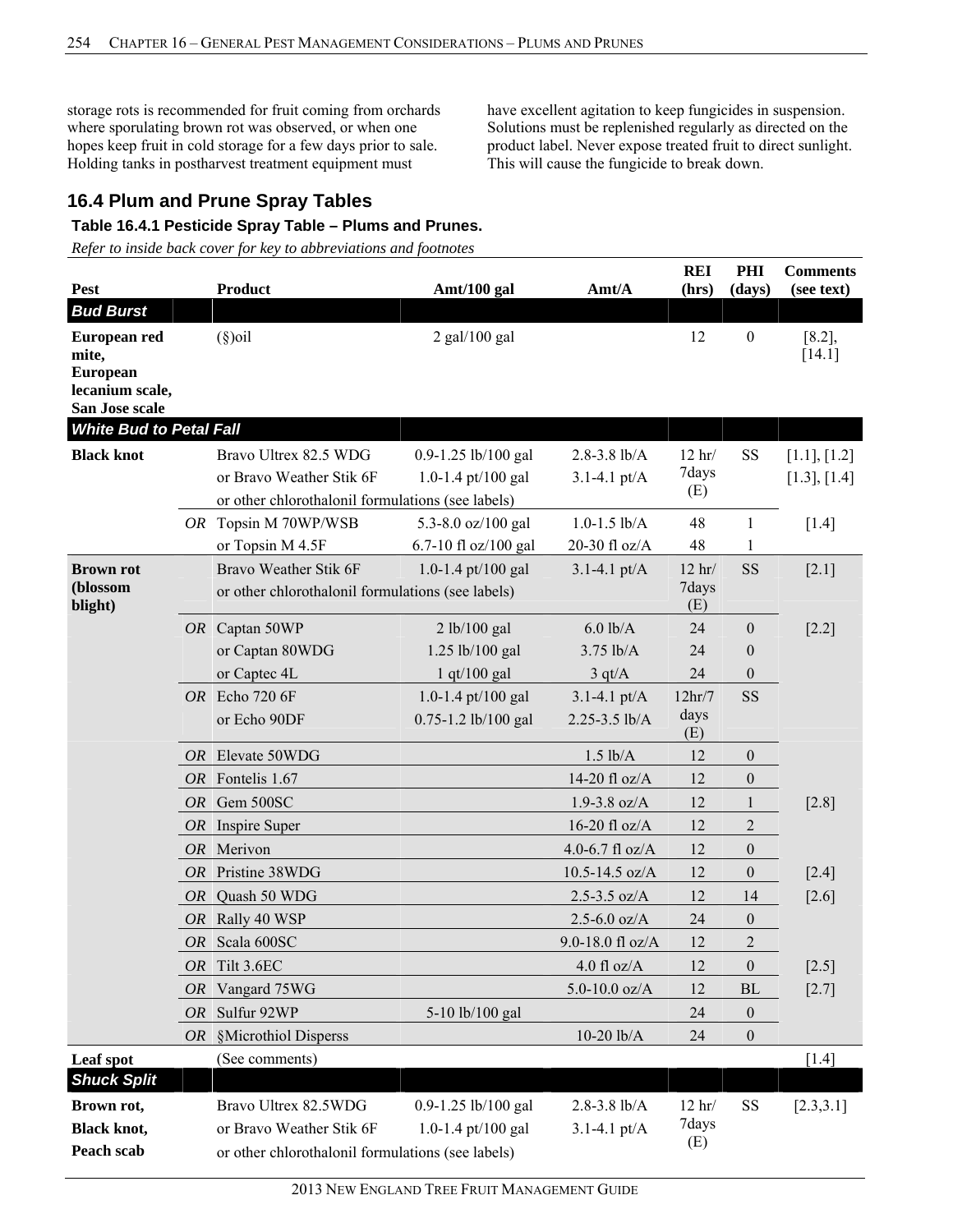*Refer to inside back cover for key to abbreviations and footnotes*

| Pest                           |           | <b>Product</b>                          | Amt/100 gal             | Amt/A               | <b>REI</b><br>(hrs) | <b>PHI</b><br>(days) | <b>Comments</b><br>(see text) |
|--------------------------------|-----------|-----------------------------------------|-------------------------|---------------------|---------------------|----------------------|-------------------------------|
| <b>Shuck Split (continued)</b> |           |                                         |                         |                     |                     |                      |                               |
| Brown rot,                     |           | OR Captan 50WP                          | 2 lb/100 gal            | $6.0$ lb/A          | 24                  | $\boldsymbol{0}$     |                               |
| <b>Black knot,</b>             |           | or Captec 4L                            | $1$ qt/ $100$ gal       | 3 qt/A              | 24                  | $\boldsymbol{0}$     |                               |
| Peach scab                     |           | OR Topsin M 70WP/WSB                    | 4 oz/100 gal            |                     | 48                  | $\mathbf{1}$         |                               |
| (continued)                    |           | or Topsin M 4.5F                        | 5 fl oz/100 gal         |                     | 48                  | 1                    |                               |
|                                |           | plus:                                   |                         |                     |                     |                      |                               |
|                                |           | Captan 50WP                             | 1.5 lb/100 gal          |                     | 24                  | $\boldsymbol{0}$     |                               |
|                                |           | or Captec 4L                            | $1.5$ pt/100 gal        |                     | 24                  | $\boldsymbol{0}$     |                               |
|                                |           | OR Fontelis 1.67                        |                         | 14-20 fl oz/A       | 12                  | $\boldsymbol{0}$     |                               |
|                                |           | OR Gem 500SC                            |                         | $1.9 - 3.8$ oz/A    | 12                  | 1                    |                               |
|                                |           | OR Inspire Super                        |                         | 16-20 fl oz/ $A$    | 12                  | $\sqrt{2}$           |                               |
|                                | OR        | Merivon                                 |                         | 4.0-6.7 $fl$ oz/A   | 12                  | $\boldsymbol{0}$     |                               |
|                                |           | OR Quash 50WDG                          |                         | $2.5 - 3.5$ oz/A    | 12                  | 14                   |                               |
| European red                   |           | Acramite 50 WS                          |                         | $0.75 - 1.0$ lb/A   | 12                  | $\mathfrak{Z}$       | $[8.2]$                       |
| mite,                          |           | OR *Agri-Mek 0.15EC                     | 2.5-5.0 fl oz/100 gal   | 10-20 fl $oz/A$     | 12                  | 21                   |                               |
| <b>Twospotted</b>              |           | plus:                                   |                         |                     |                     |                      |                               |
| spider mite                    |           | oil                                     |                         |                     |                     |                      |                               |
|                                |           | OR Envidor                              |                         | 16.0-18.0 fl oz/A   | 12                  | $\overline{7}$       |                               |
|                                |           | OR Nexter 75WS                          |                         | 4.4-10.7 $oz/A$     | 12                  | $\tau$               | $[8.2]$                       |
|                                |           | OR Onager 1 EC                          |                         | $12-24$ oz/A        | 12                  | $\overline{7}$       |                               |
|                                | <i>OR</i> | Savey 50DF                              |                         | $3.0 - 6.0$ oz/A    | 12                  | 28                   |                               |
|                                |           | OR *Vendex 50WP                         |                         | $1.0 - 2.0$ lb/A    | 48                  | 14                   |                               |
| <b>Oriental fruit</b>          |           | Actara                                  |                         | 4.5-5.5 oz/A        | 12                  | 14                   | $[12.2]$                      |
| moth,                          |           | OR Altacor 35 WDG                       |                         | $3.0 - 4.5$ oz/A    | $\overline{4}$      | 10                   | $[11.2]$                      |
| Plum curculio                  | OR        | *Asana 0.66EC                           | 2.0-5.8 fl oz/100 gal   | 4.8-14.5 fl oz/A    | 12                  | 14                   |                               |
|                                |           | OR Assail 30 SG                         |                         | 5.3-8.0 $oz/A$      | 12                  | $\boldsymbol{7}$     |                               |
|                                | OR        | Avaunt 30 WDG                           |                         | $5.0 - 6.0$ oz/A    | 12                  | 14                   |                               |
|                                |           | OR §Aza-Direct                          |                         | 1.0-2.0 $pt/A$      | $\overline{4}$      | $\boldsymbol{0}$     |                               |
|                                |           | or Azatin XL 3L                         |                         | 10-21 fl $oz/A$     | 4                   | $\boldsymbol{0}$     |                               |
|                                |           | OR *Baythroid XL 1EC                    |                         |                     |                     |                      |                               |
|                                |           | for oriental fruit moth:                |                         | 2.0-2.4 $fl$ oz/A   | 12                  | 7                    |                               |
|                                |           | for plum curculio:                      |                         | 2.4-2.8 fl oz/A     | 12                  | 7                    |                               |
|                                |           | OR Belt 4SC                             |                         | $3-4$ fl oz/A       | 12                  | $\boldsymbol{7}$     |                               |
|                                | OR        | *Danitol 2.4EC                          |                         | 10.7-21.3 fl oz/A   | 24                  | $\mathfrak{Z}$       |                               |
|                                | OR        | Delegate 25WG                           |                         | $6.0 - 7.0$ oz/A    | $\overline{4}$      | $\tau$               | [12.4]                        |
|                                | OR        | §Entrust 80WP                           | $0.4 - 0.8$ oz/100 gal  | $1.25 - 2.5$ oz/A   | $\overline{4}$      | $\tau$               |                               |
|                                |           | OR Imidan 70WP                          | $0.75 - 1.0$ lb/100 gal | 2.1-4.25 lb/A       | $7 - 14$            | $\tau$               | $[12.5]$                      |
|                                |           |                                         |                         |                     | days                |                      |                               |
|                                |           | $OR$ Intrepid $2F$                      |                         | 10.0-16.0 fl $oz/A$ | $\overline{4}$      | 7                    | $[11.2]$                      |
|                                | OR        | Sevin XLR Plus, 4F                      |                         | $2-3$ qt/A          | 12                  | $\mathfrak{Z}$       |                               |
|                                |           | OR §Surround 95WP                       |                         | 25-50 lb/A          | $\overline{4}$      | $\mathbf{0}$         | $[12.3]$                      |
|                                |           | OR $(\S)$ Pheromone disruption for OFM: |                         |                     |                     |                      |                               |

*Table continued on next page.*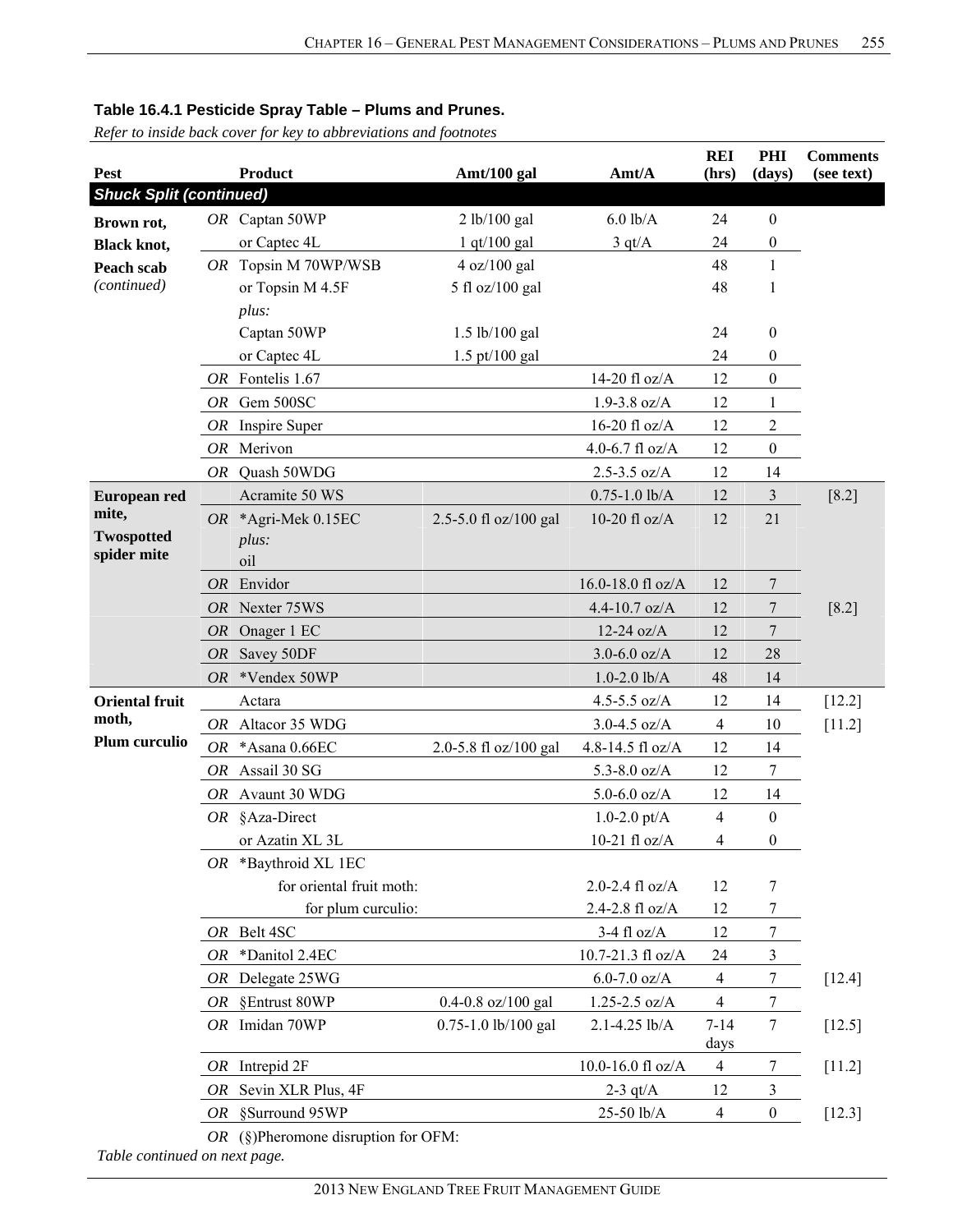*Refer to inside back cover for key to abbreviations and footnotes*

| Pest                                                                         |    | <b>Product</b>                                                                                                                                                                                                                                                                                                                                                 | Amt/100 gal          | Amt/A              | <b>REI</b><br>(hrs) | PHI<br>(days)    | <b>Comments</b><br>(see text) |
|------------------------------------------------------------------------------|----|----------------------------------------------------------------------------------------------------------------------------------------------------------------------------------------------------------------------------------------------------------------------------------------------------------------------------------------------------------------|----------------------|--------------------|---------------------|------------------|-------------------------------|
| <b>Shuck Split (continued)</b>                                               |    |                                                                                                                                                                                                                                                                                                                                                                |                      |                    |                     |                  |                               |
| <b>Oriental fruit</b>                                                        |    | Checkmate OFM-F                                                                                                                                                                                                                                                                                                                                                |                      | 1.3-2.9 $fl$ oz/A  |                     |                  | [11.1]                        |
| moth,                                                                        |    | or §Checkmate OFM                                                                                                                                                                                                                                                                                                                                              | 100-200              |                    |                     |                  |                               |
| Plum curculio                                                                |    | Dispenser                                                                                                                                                                                                                                                                                                                                                      | dispensers/A         |                    |                     |                  |                               |
| (continued)                                                                  |    | or Isomate-M 100                                                                                                                                                                                                                                                                                                                                               |                      | 100 ties/A         |                     |                  |                               |
|                                                                              |    | The following pre-mix products are also labeled for use against this pest; however, for best effectiveness<br>and insecticide resistance management, their use should be reserved for situations when multiple pest<br>species are present and appropriately matched to the combination of active ingredients and modes of action<br>contained in the product. |                      |                    |                     |                  |                               |
|                                                                              |    | *Endigo ZC                                                                                                                                                                                                                                                                                                                                                     |                      | 5-5.5 fl $oz/A$    | 24                  | 14               |                               |
|                                                                              | OR | *Leverage 360                                                                                                                                                                                                                                                                                                                                                  |                      | 2.4-2.8 $fl$ oz/A  | 12                  | 7                |                               |
|                                                                              | OR | *Voliam Flexi WDG                                                                                                                                                                                                                                                                                                                                              |                      | 4.0-7.0 $oz/A$     | 12                  | 14               |                               |
|                                                                              | OR | *Voliam Xpress                                                                                                                                                                                                                                                                                                                                                 |                      | $6-12$ fl oz/A     | 24                  | 14               |                               |
| <b>Peachtree</b><br><b>Borer, Lesser</b><br><b>Peachtree</b><br><b>Borer</b> |    | $(\S)$ Pheromone disruption:<br>Isomate PTB-Dual                                                                                                                                                                                                                                                                                                               |                      | $150$ ties/ $A$    |                     |                  | [10.1]                        |
| <b>Additional Summer Sprays</b>                                              |    |                                                                                                                                                                                                                                                                                                                                                                |                      |                    |                     |                  |                               |
| <b>Black knot</b>                                                            |    | Topsin M 70WSB/WP                                                                                                                                                                                                                                                                                                                                              | 5.3-8.0 oz/100 gal   | $1.0 - 1.5$ lb/A   | 48                  | 1                |                               |
|                                                                              |    | or Topsin M 4.5F                                                                                                                                                                                                                                                                                                                                               | 6.7-10 fl oz/100 gal | 20-30 fl oz/A      | 48                  | 1                |                               |
| <b>Brown rot</b>                                                             |    | Captan 50WP                                                                                                                                                                                                                                                                                                                                                    | 2.0 lb/100 gal       | $6.0$ lb/A         | 24                  | $\boldsymbol{0}$ | $[2.2]$                       |
|                                                                              |    | or Captec 4L                                                                                                                                                                                                                                                                                                                                                   | $1$ qt/100 gal       | $3 \text{ qt/A}$   | 24                  | $\boldsymbol{0}$ |                               |
|                                                                              |    | OR Elevate 50WDG                                                                                                                                                                                                                                                                                                                                               |                      | $1.5$ lb/A         | 12                  | $\boldsymbol{0}$ |                               |
|                                                                              |    | OR Fontelis 1.67                                                                                                                                                                                                                                                                                                                                               |                      | 14-20 fl oz/A      | 12                  | $\theta$         |                               |
|                                                                              |    | OR Indar 2F                                                                                                                                                                                                                                                                                                                                                    |                      | $6.0$ fl oz/A      | 12                  | $\theta$         |                               |
|                                                                              |    | OR Inspire Super                                                                                                                                                                                                                                                                                                                                               |                      | 16-20 fl $oz/A$    | 12                  | $\overline{2}$   |                               |
|                                                                              |    | OR Merivon                                                                                                                                                                                                                                                                                                                                                     |                      | 4.0-6.7 fl $oz/A$  | 12                  | $\theta$         |                               |
|                                                                              |    | OR Pristine 38WDG                                                                                                                                                                                                                                                                                                                                              |                      | $10.5 - 14.5$ oz/A | 12                  | $\theta$         |                               |
|                                                                              |    | OR Quash                                                                                                                                                                                                                                                                                                                                                       |                      | $2.5 - 3.5$ oz/A   | 12                  | 14               |                               |
|                                                                              |    | OR Rally 40 WSP                                                                                                                                                                                                                                                                                                                                                |                      | $2.5 - 6.0$ oz/A   | 24                  | $\boldsymbol{0}$ |                               |
|                                                                              |    | OR Sulfur 92WP                                                                                                                                                                                                                                                                                                                                                 | 5-10 lb/100 gal      |                    | 24                  | $\boldsymbol{0}$ |                               |
|                                                                              |    | OR §Microthiol Disperss                                                                                                                                                                                                                                                                                                                                        |                      | $10-20$ $lb/A$     | 24                  | $\boldsymbol{0}$ |                               |
|                                                                              |    | OR Tilt 3.6EC                                                                                                                                                                                                                                                                                                                                                  |                      | $4.0$ fl oz/A      | 12                  | $\boldsymbol{0}$ | $[2.5]$                       |
| Apple maggot                                                                 |    | Imidan 70WP                                                                                                                                                                                                                                                                                                                                                    | 0.75-1.0 lb/100 gal  | 2.1-4.25 lb/A      | $7 - 14$<br>days    | $\overline{7}$   | [6.2, 12.5]                   |
|                                                                              |    | $OR$ *Voliam Xpress                                                                                                                                                                                                                                                                                                                                            |                      | $6-12$ fl oz/A     | 24                  | 14               | $[6.2]$                       |
| European red                                                                 |    | Acramite 50WS                                                                                                                                                                                                                                                                                                                                                  |                      | $0.75 - 1.0$ lb/A  | 12                  | 3                | $[8.2]$                       |
| mite,                                                                        |    | OR Envidor                                                                                                                                                                                                                                                                                                                                                     |                      | 16.0-18.0 fl oz/A  | 12                  | 7                |                               |
| <b>Twospotted</b><br>spider mite                                             |    | OR Nexter 75WS                                                                                                                                                                                                                                                                                                                                                 |                      | 4.4-10.7 oz/A      | 12                  | 7                |                               |
|                                                                              |    | OR Onager 1 EC                                                                                                                                                                                                                                                                                                                                                 |                      | 12-24 $f$ l oz/A   | 12                  | 7                |                               |
|                                                                              |    | OR Portal                                                                                                                                                                                                                                                                                                                                                      |                      | $2.0$ pt/A         | 12                  | 365              | $[8.3]$                       |
|                                                                              |    | OR Savey 50DF                                                                                                                                                                                                                                                                                                                                                  |                      | $3.0 - 6.0$ oz/A   | 12                  | 28               |                               |
|                                                                              |    | OR *Vendex 50WP                                                                                                                                                                                                                                                                                                                                                |                      | $1.0 - 2.0$ lb/A   | 48                  | 14               |                               |
|                                                                              |    | OR Zeal 72 WS                                                                                                                                                                                                                                                                                                                                                  |                      | $2.0 - 3.0$ oz/A   | 12                  | $\overline{7}$   |                               |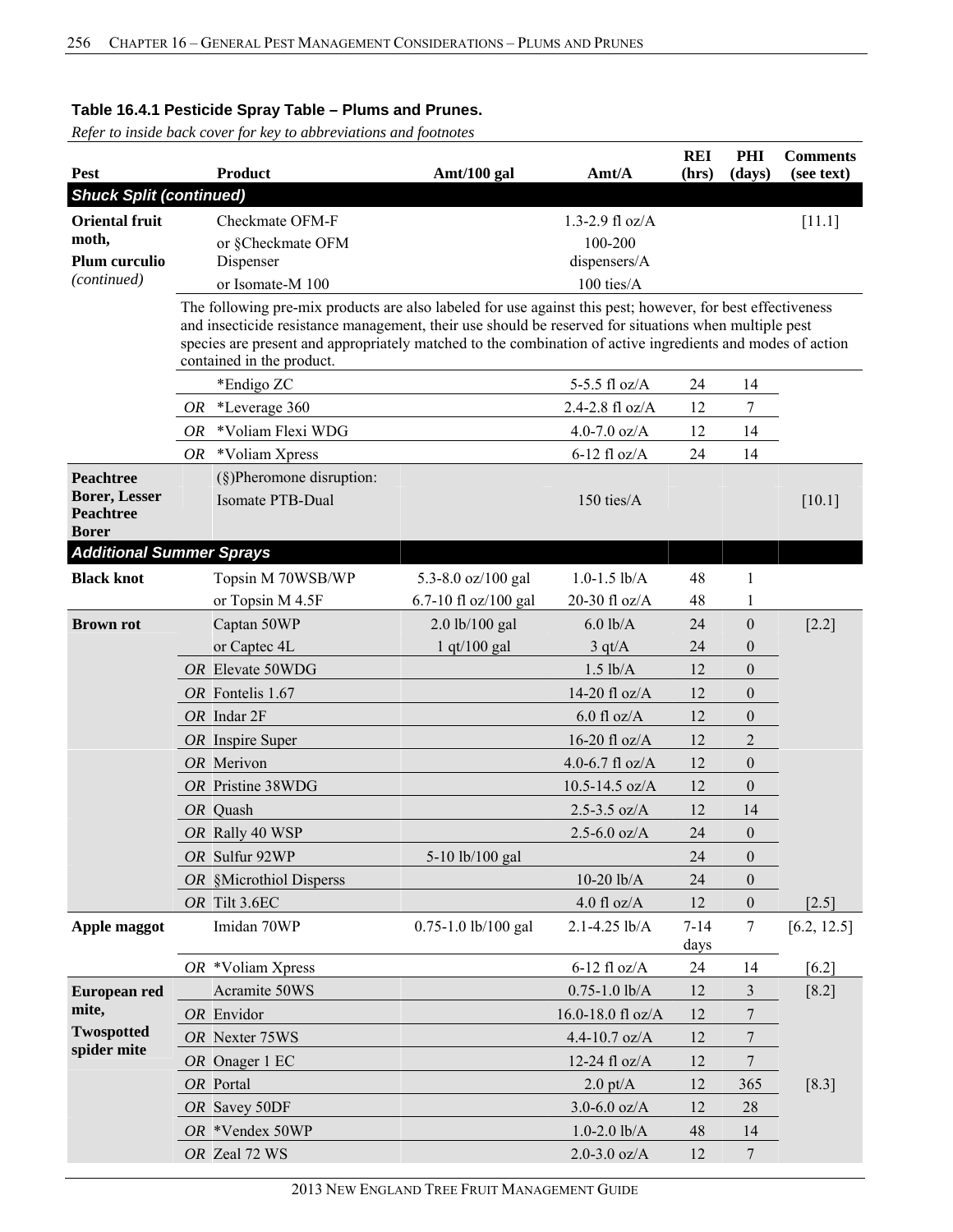*Refer to inside back cover for key to abbreviations and footnotes*

| Pest                          |                                                                                                                                                                                                                                                                                                                                                                | <b>Product</b>                                                                                                                                                                                                                                                                                                                                                 | Amt/100 gal            | $\text{A}$ mt/ $\text{A}$                                  | <b>REI</b><br>(hrs) | PHI<br>(days) | <b>Comments</b><br>(see text) |  |  |  |
|-------------------------------|----------------------------------------------------------------------------------------------------------------------------------------------------------------------------------------------------------------------------------------------------------------------------------------------------------------------------------------------------------------|----------------------------------------------------------------------------------------------------------------------------------------------------------------------------------------------------------------------------------------------------------------------------------------------------------------------------------------------------------------|------------------------|------------------------------------------------------------|---------------------|---------------|-------------------------------|--|--|--|
|                               |                                                                                                                                                                                                                                                                                                                                                                | <b>Additional Summer Sprays (continued)</b>                                                                                                                                                                                                                                                                                                                    |                        |                                                            |                     |               |                               |  |  |  |
| <b>Japanese</b>               |                                                                                                                                                                                                                                                                                                                                                                | Admire Pro                                                                                                                                                                                                                                                                                                                                                     |                        | $1.4 - 2.8$ fl oz/A                                        | 12                  | 7             | $[9.2]$                       |  |  |  |
| beetle                        |                                                                                                                                                                                                                                                                                                                                                                | OR Assail 30 SG                                                                                                                                                                                                                                                                                                                                                |                        | 5.3-8.0 $oz/A$                                             | 12                  | 7             |                               |  |  |  |
|                               |                                                                                                                                                                                                                                                                                                                                                                | OR Sevin XLR Plus, 4F                                                                                                                                                                                                                                                                                                                                          |                        | $2-3$ qt/A                                                 | 12                  | 3             |                               |  |  |  |
|                               |                                                                                                                                                                                                                                                                                                                                                                | The following pre-mix products are also labeled for use against this pest; however, for best effectiveness and<br>insecticide resistance management, their use should be reserved for situations when multiple pest species are<br>present and appropriately matched to the combination of active ingredients and modes of action contained in<br>the product. |                        |                                                            |                     |               |                               |  |  |  |
|                               |                                                                                                                                                                                                                                                                                                                                                                | *Endigo ZC                                                                                                                                                                                                                                                                                                                                                     |                        | 5-5.5 fl oz/A                                              | 24                  | 14            |                               |  |  |  |
|                               |                                                                                                                                                                                                                                                                                                                                                                | OR *Leverage 360                                                                                                                                                                                                                                                                                                                                               |                        | 2.4-2.8 fl oz/A                                            | 12                  | 7             |                               |  |  |  |
| Lecanium<br>scale, San Jose   |                                                                                                                                                                                                                                                                                                                                                                | *Admire Pro                                                                                                                                                                                                                                                                                                                                                    |                        | $1.4 - 2.8$ fl oz/A                                        | 12                  | 7             | [7.1, 14.2]                   |  |  |  |
| scale                         |                                                                                                                                                                                                                                                                                                                                                                | OR *Centaur $0.7WDG$                                                                                                                                                                                                                                                                                                                                           |                        | 34.5-46.0 oz/A                                             | 12                  | 14            |                               |  |  |  |
|                               |                                                                                                                                                                                                                                                                                                                                                                | OR Esteem 35WP                                                                                                                                                                                                                                                                                                                                                 |                        | 4.0-5.0 $oz/A$                                             | 12                  | 14            | $[14.2]$                      |  |  |  |
|                               |                                                                                                                                                                                                                                                                                                                                                                | OR Movento 240SC                                                                                                                                                                                                                                                                                                                                               |                        | 6.0-9.0 fl oz/A                                            | 24                  | 7             |                               |  |  |  |
| Lesser<br>peachtree           |                                                                                                                                                                                                                                                                                                                                                                | *Asana 0.66EC                                                                                                                                                                                                                                                                                                                                                  | 2.0-5.8 fl oz/100 gal  | 4.8-14.5 fl oz/A                                           | 12                  | 14            | $[10.2]$                      |  |  |  |
| borer,                        |                                                                                                                                                                                                                                                                                                                                                                | OR *Baythroid XL 1EC<br>for lesser peachtree borer:                                                                                                                                                                                                                                                                                                            |                        | $1.4 - 2.0$ fl oz/A                                        | 12                  | 7             |                               |  |  |  |
| Peachtree                     |                                                                                                                                                                                                                                                                                                                                                                | for American plum borer:                                                                                                                                                                                                                                                                                                                                       |                        | 2.4-2.8 fl oz/A                                            | 12                  | 7             |                               |  |  |  |
| borer,                        |                                                                                                                                                                                                                                                                                                                                                                | OR $(\S)$ Pheromone disruption:                                                                                                                                                                                                                                                                                                                                |                        |                                                            |                     |               |                               |  |  |  |
| American                      |                                                                                                                                                                                                                                                                                                                                                                | Isomate PTB-Dual                                                                                                                                                                                                                                                                                                                                               |                        | 150 ties/A                                                 |                     |               | [10.1]                        |  |  |  |
| plum borer                    |                                                                                                                                                                                                                                                                                                                                                                | OR *Proaxis 0.5CS                                                                                                                                                                                                                                                                                                                                              |                        | $2.6 - 5.1$ fl oz/A                                        | 24                  | 14            |                               |  |  |  |
|                               |                                                                                                                                                                                                                                                                                                                                                                | OR *Warrior II                                                                                                                                                                                                                                                                                                                                                 |                        | 1.28-2.56 fl oz/A                                          | 24                  | 14            |                               |  |  |  |
|                               | The following pre-mix products are also labeled for use against this pest; however, for best effectiveness and<br>insecticide resistance management, their use should be reserved for situations when multiple pest species are<br>present and appropriately matched to the combination of active ingredients and modes of action contained in<br>the product. |                                                                                                                                                                                                                                                                                                                                                                |                        |                                                            |                     |               |                               |  |  |  |
|                               |                                                                                                                                                                                                                                                                                                                                                                | *Endigo ZC                                                                                                                                                                                                                                                                                                                                                     |                        | 5-5.5 fl oz/A                                              | 24                  | 14            |                               |  |  |  |
|                               |                                                                                                                                                                                                                                                                                                                                                                | $OR$ *Voliam Xpress                                                                                                                                                                                                                                                                                                                                            |                        | $6-12$ fl oz/A                                             | 24                  | 14            | [10.2]                        |  |  |  |
| <b>Oriental fruit</b><br>moth |                                                                                                                                                                                                                                                                                                                                                                | $(\S)$ Pheromone disruption:<br>or Checkmate OFM-F<br>or §Checkmate OFM<br>dispensers<br>or Isomate-M 100                                                                                                                                                                                                                                                      |                        | 1.32-2.93 fl oz/A<br>100-200<br>dispensers/A<br>100 ties/A |                     |               | $[11.1]$                      |  |  |  |
|                               | OR                                                                                                                                                                                                                                                                                                                                                             | Altacor 35 WDG                                                                                                                                                                                                                                                                                                                                                 |                        | $3.0 - 4.5$ oz/A                                           | 4                   | 10            | $[11.2]$                      |  |  |  |
|                               | OR                                                                                                                                                                                                                                                                                                                                                             | *Asana XL 0.66EC                                                                                                                                                                                                                                                                                                                                               | 2.0-5.8 fl oz/100 gal  | 4.8-14.5 fl oz/A                                           | 12                  | 14            |                               |  |  |  |
|                               | <i>OR</i>                                                                                                                                                                                                                                                                                                                                                      | Assail 30SG                                                                                                                                                                                                                                                                                                                                                    |                        | 5.3-8.0 oz/A                                               | 12                  | 7             |                               |  |  |  |
|                               | <b>OR</b>                                                                                                                                                                                                                                                                                                                                                      | Avaunt 30 WDG                                                                                                                                                                                                                                                                                                                                                  |                        | $6.0$ oz/A                                                 | 12                  | 14            |                               |  |  |  |
|                               | <i>OR</i>                                                                                                                                                                                                                                                                                                                                                      | *Baythroid XL 1EC                                                                                                                                                                                                                                                                                                                                              |                        | 2.0-2.4 $fl$ oz/A                                          | 12                  | 7             |                               |  |  |  |
|                               | OR                                                                                                                                                                                                                                                                                                                                                             | Belt 4SC                                                                                                                                                                                                                                                                                                                                                       |                        | $3-4$ fl oz/A                                              | 12                  | 7             |                               |  |  |  |
|                               | <b>OR</b>                                                                                                                                                                                                                                                                                                                                                      | *Danitol 2.4EC                                                                                                                                                                                                                                                                                                                                                 |                        | 10.7-21.3 fl oz/A                                          | 24                  | 3             |                               |  |  |  |
|                               | OR                                                                                                                                                                                                                                                                                                                                                             | Delegate 25 WG                                                                                                                                                                                                                                                                                                                                                 |                        | $6.0 - 7.0$ oz/A                                           | 4                   | 7             |                               |  |  |  |
|                               | <i>OR</i>                                                                                                                                                                                                                                                                                                                                                      | §Entrust 80WP                                                                                                                                                                                                                                                                                                                                                  | $0.4 - 0.8$ oz/100 gal | $1.25 - 2.5$ oz/A                                          | 4                   | 7             |                               |  |  |  |
|                               |                                                                                                                                                                                                                                                                                                                                                                | OR Imidan 70WP                                                                                                                                                                                                                                                                                                                                                 | 0.75-1.0 lb/100 gal    | 2.1-4.25 lb/A                                              | $7 - 14$<br>days    | 7             | $[12.5]$                      |  |  |  |

*Table continued on next page.*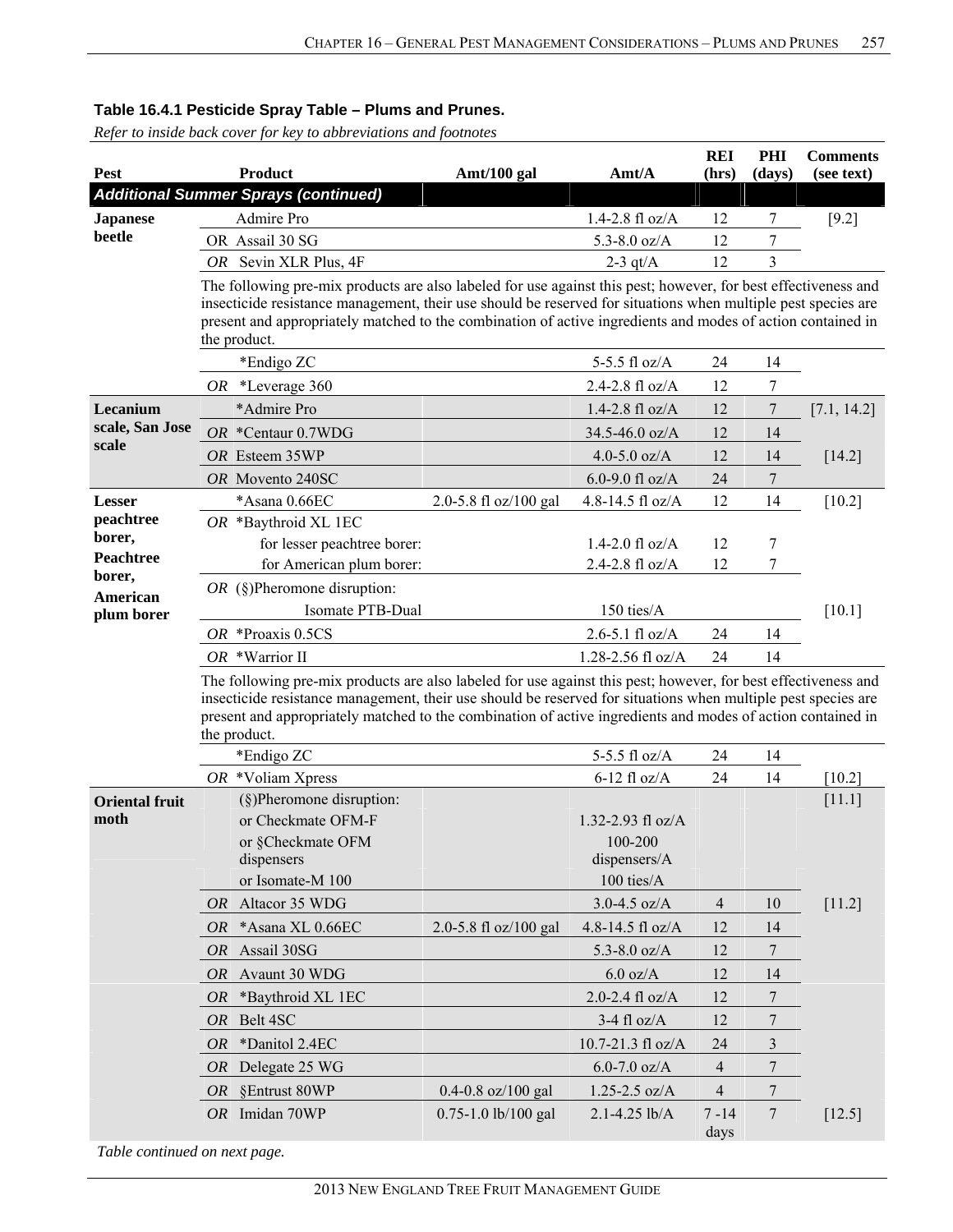*Refer to inside back cover for key to abbreviations and footnotes*

|                       |                                                                                                                                                                                                                                                                                                                                                              |                                                                                                                                                                                                                                                                                                                                                                |                       |                               | <b>REI</b>       | PHI            | <b>Comments</b> |  |
|-----------------------|--------------------------------------------------------------------------------------------------------------------------------------------------------------------------------------------------------------------------------------------------------------------------------------------------------------------------------------------------------------|----------------------------------------------------------------------------------------------------------------------------------------------------------------------------------------------------------------------------------------------------------------------------------------------------------------------------------------------------------------|-----------------------|-------------------------------|------------------|----------------|-----------------|--|
| <b>Pest</b>           |                                                                                                                                                                                                                                                                                                                                                              | <b>Product</b>                                                                                                                                                                                                                                                                                                                                                 | Amt/100 gal           | $\text{A}$ mt/ $\text{A}$     | (hrs)            | (days)         | (see text)      |  |
|                       |                                                                                                                                                                                                                                                                                                                                                              | <b>Additional Summer Sprays (continued)</b>                                                                                                                                                                                                                                                                                                                    |                       |                               |                  |                |                 |  |
| <b>Oriental fruit</b> |                                                                                                                                                                                                                                                                                                                                                              | $OR$ Intrepid $2F$                                                                                                                                                                                                                                                                                                                                             |                       | 10.0-16.0 fl oz/A             | $\overline{4}$   | 7              |                 |  |
| moth<br>(continued)   | <i>OR</i>                                                                                                                                                                                                                                                                                                                                                    | *Proaxis 0.5CS                                                                                                                                                                                                                                                                                                                                                 |                       | $2.6 - 5.1$ fl oz/A           | 24               | 14             |                 |  |
|                       | <i>OR</i>                                                                                                                                                                                                                                                                                                                                                    | Sevin XLR Plus, 4F                                                                                                                                                                                                                                                                                                                                             |                       | $2-3$ qt/A                    | 12               | 3              |                 |  |
|                       | <b>OR</b>                                                                                                                                                                                                                                                                                                                                                    | *Warrior II                                                                                                                                                                                                                                                                                                                                                    |                       | 1.28-2.56 fl oz/A             | 24               | 14             |                 |  |
|                       |                                                                                                                                                                                                                                                                                                                                                              | The following pre-mix products are also labeled for use against this pest; however, for best effectiveness<br>and insecticide resistance management, their use should be reserved for situations when multiple pest<br>species are present and appropriately matched to the combination of active ingredients and modes of action<br>contained in the product. |                       |                               |                  |                |                 |  |
|                       |                                                                                                                                                                                                                                                                                                                                                              | *Endigo ZC                                                                                                                                                                                                                                                                                                                                                     |                       | 5-5.5 fl $oz/A$               | 24               | 14             |                 |  |
|                       | OR                                                                                                                                                                                                                                                                                                                                                           | *Leverage 360                                                                                                                                                                                                                                                                                                                                                  |                       | $2.4 - 2.8$ fl oz/A           | 12               | 7              |                 |  |
|                       | <i>OR</i>                                                                                                                                                                                                                                                                                                                                                    | *Voliam Flexi WDG                                                                                                                                                                                                                                                                                                                                              |                       | 4.0-7.0 $oz/A$                | 12               | 14             |                 |  |
|                       |                                                                                                                                                                                                                                                                                                                                                              | $OR$ *Voliam Xpress                                                                                                                                                                                                                                                                                                                                            |                       | $6-12$ fl oz/A                | 24               | 14             |                 |  |
| <b>Redbanded</b>      |                                                                                                                                                                                                                                                                                                                                                              | *Baythroid XL 1EC                                                                                                                                                                                                                                                                                                                                              |                       | 2.4-2.8 fl oz/A               | 12               | 7              | $[12.1]$ ,      |  |
| leafroller            |                                                                                                                                                                                                                                                                                                                                                              | OR Belt 4SC                                                                                                                                                                                                                                                                                                                                                    |                       | $3-4$ fl oz/A                 | 12               | 7              |                 |  |
|                       | OR.                                                                                                                                                                                                                                                                                                                                                          | *Danitol 2.4EC                                                                                                                                                                                                                                                                                                                                                 |                       | $10.7 - 21.3 \text{ fl oz/A}$ | 24               | 3              |                 |  |
|                       |                                                                                                                                                                                                                                                                                                                                                              | OR Delegate 25 WG                                                                                                                                                                                                                                                                                                                                              |                       | 4.5-7.0 $oz/A$                | 4                | 7              |                 |  |
|                       |                                                                                                                                                                                                                                                                                                                                                              | OR §Entrust 80WP                                                                                                                                                                                                                                                                                                                                               |                       | $1.25 - 2.5$ oz/A             | 4                | 7              |                 |  |
|                       |                                                                                                                                                                                                                                                                                                                                                              | OR Imidan 70WP                                                                                                                                                                                                                                                                                                                                                 | 0.75-1.0 lb/100 gal   | $2.1 - 4.25$ lb/A             | $7 - 14$<br>days | 7              | [12.5]          |  |
|                       |                                                                                                                                                                                                                                                                                                                                                              | and insecticide resistance management, their use should be reserved for situations when multiple pest<br>species are present and appropriately matched to the combination of active ingredients and modes of action<br>contained in the product.                                                                                                               |                       |                               |                  |                |                 |  |
|                       |                                                                                                                                                                                                                                                                                                                                                              | *Endigo ZC                                                                                                                                                                                                                                                                                                                                                     |                       | 5-5.5 fl $oz/A$               | 24               | 14             |                 |  |
|                       |                                                                                                                                                                                                                                                                                                                                                              | $OR$ *Voliam Xpress                                                                                                                                                                                                                                                                                                                                            |                       | $6-12$ fl oz/A                | 24               | 14             |                 |  |
| <b>Spotted wing</b>   |                                                                                                                                                                                                                                                                                                                                                              | *Asana XL 0.66EC                                                                                                                                                                                                                                                                                                                                               | 2.0-5.8 fl oz/100 gal | 4.8-14.5 fl oz/A              | 12               | 14             |                 |  |
| <b>Drosophila</b>     | <i>OR</i>                                                                                                                                                                                                                                                                                                                                                    | *Baythroid XL 1 L                                                                                                                                                                                                                                                                                                                                              |                       | 2.0-2.4 $fl$ oz/A             | 12               | 7              |                 |  |
|                       | <b>OR</b>                                                                                                                                                                                                                                                                                                                                                    | *Danitol 2.4EC                                                                                                                                                                                                                                                                                                                                                 |                       | $10.7 - 21.3 \text{ fl oz/A}$ | 24               | 3              |                 |  |
|                       | <b>OR</b>                                                                                                                                                                                                                                                                                                                                                    | Delegate 25WG                                                                                                                                                                                                                                                                                                                                                  |                       | 4.5-7 $oz/A$                  | 4                | $\overline{7}$ | [15.3]          |  |
|                       | OR                                                                                                                                                                                                                                                                                                                                                           | *Diazinon AG500                                                                                                                                                                                                                                                                                                                                                | $1$ pt/100 gal        |                               | 96               | $21\,$         |                 |  |
|                       | <i>OR</i>                                                                                                                                                                                                                                                                                                                                                    | §Entrust 80WP                                                                                                                                                                                                                                                                                                                                                  |                       | $1.25 - 2.5$ oz/A             | 4                | 7              | $[15.3]$        |  |
|                       | <b>OR</b>                                                                                                                                                                                                                                                                                                                                                    | *Imidan 70WP                                                                                                                                                                                                                                                                                                                                                   | 0.75 lb/100 gal       | $2.13$ lb/A                   | $7 - 14$<br>days | $\overline{7}$ | $[15.4]$        |  |
|                       | <b>OR</b>                                                                                                                                                                                                                                                                                                                                                    | Mustang Max                                                                                                                                                                                                                                                                                                                                                    |                       | 4 oz.A                        | 12               | 14             |                 |  |
|                       | <b>OR</b>                                                                                                                                                                                                                                                                                                                                                    | Pyganic                                                                                                                                                                                                                                                                                                                                                        |                       | 1 pt- $2$ qt/ $A$             | 12               | $\theta$       | $[15.3]$        |  |
|                       | <i>OR</i>                                                                                                                                                                                                                                                                                                                                                    | <b>Sevin XLR Plus</b>                                                                                                                                                                                                                                                                                                                                          |                       | 2-3 qts/ $A$                  | 12               | 3              |                 |  |
|                       | The following pre-mix product is also labeled for use against this pest; however, for best effectiveness and<br>insecticide resistance management, their use should be reserved for situations when multiple pest species<br>are present and appropriately matched to the combination of active ingredients and modes of action<br>contained in the product. |                                                                                                                                                                                                                                                                                                                                                                |                       |                               |                  |                |                 |  |
|                       |                                                                                                                                                                                                                                                                                                                                                              | *Leverage 360                                                                                                                                                                                                                                                                                                                                                  |                       | 2.4-2.8 fl oz/A               | 12               | $\overline{7}$ |                 |  |
|                       |                                                                                                                                                                                                                                                                                                                                                              |                                                                                                                                                                                                                                                                                                                                                                |                       |                               |                  |                |                 |  |